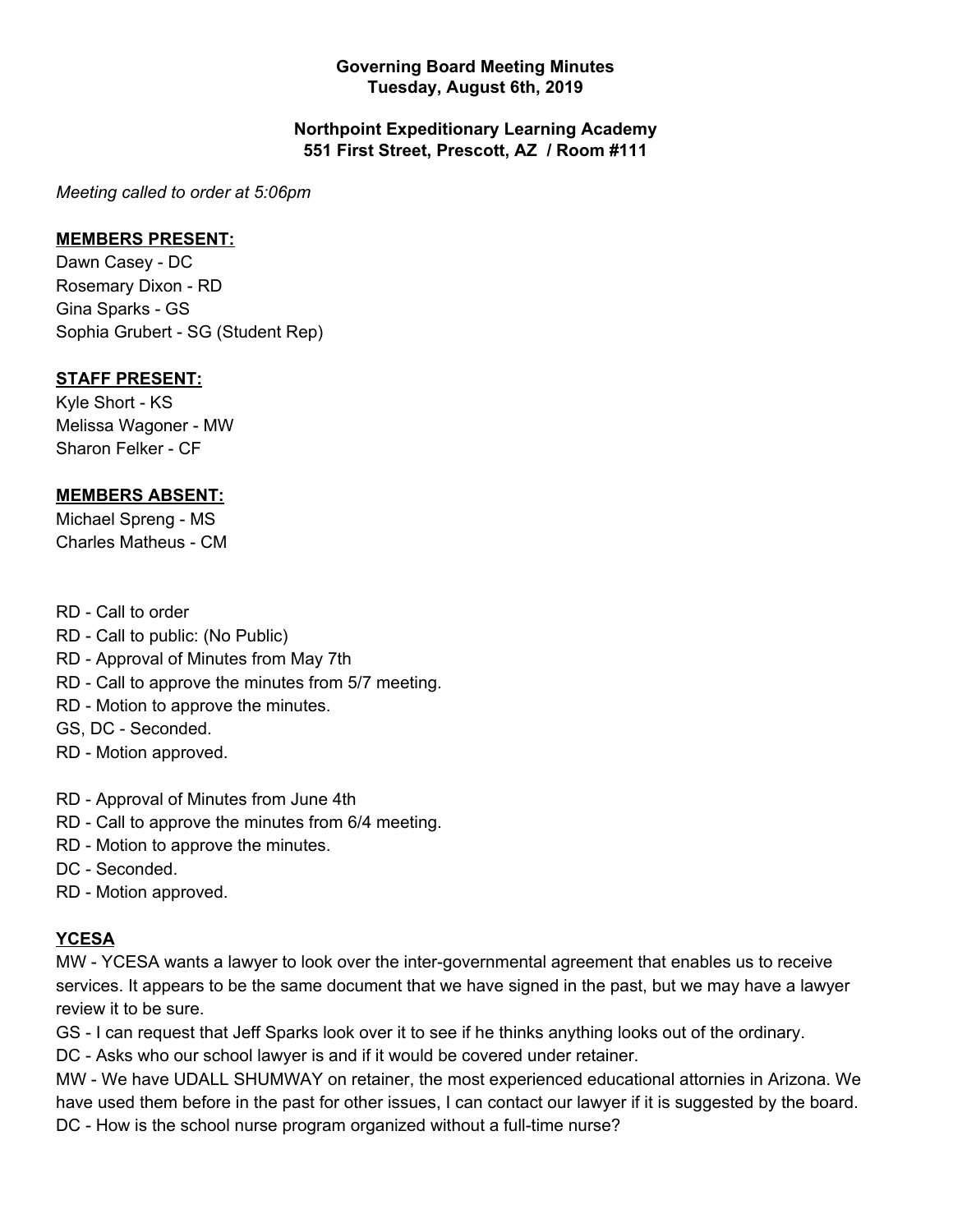MW - Most charter schools and public schools don't have a full-time nurse, funding per student doesn't enable us to pay an RN to be on campus.

GC - Who has the responsibility of first aid or administration of the epi-pen? Gina gives an explanation of her son and his epi-pen, and how she believes the state law is structured.

DC - Asks what is the motion that needs to be made? (Point of order)

MW - Jeff Sparks is going to be requested to look at it, we will sign it for now and not send it through until he decides whether or not he will be able to give us some guidance. Our goal is to continue to retain services through YCESA, hopefully, there are no issues that arise.

#### **Resignation of Board Member Charles Matheus**

RD - Motion to approve the resignation of CM

GS - Is the letter available to read for informational purposes?

RD, GS, & DC all read the letter sent by CM to announce his resignation from the board

DC - Seconded the motion

All in favor, no opposed, motion carries

RD - Charles Matheus resignation is accepted from the board

#### **Review of Potential Board Member - Zoe Kroner**

RD - Zoe Kroner has requested to be a board member, we are currently only at four voting board members and are in need of another

GS - I know Zoe personally, and while understand that she is another parent on the board, she could bring more personality to the group. Brings up a concern of having more parents of students on the board than outside community members. Gina suggests that we should have 7 board members instead of 5.

RD - MS is a parent as well, but he is not present consistently so isn't considered an active board member.

DC - Shares her concern of getting a corum of 5 board members to be present if we have 7 members.

GS - Suggestion of asking board members to be present consistently, or not be involved.

DC - Suggestion of giving people the option of leaving the board if they want to, at the beginning of the school year. Peoples schedules and availability change from year to year.

DC - We need people who are present and committed to the board, that could help with fundraising.

MW - Rotation of board members and president is healthy, but agrees with the number of 5 board members who are committed but only needing 3 for the quorum.

- RD Will email Mike Spreng about coming to the meetings.
- GS Is going to continue to search for new board members

RD - Suggestion of those working with Zinni's Senior Community project with the seniors from last year

MW - Asks who would be open to alumni on the board, those who have graduated a few years ago.

RD - Motion to approve potential board member ZK.

DC- Second the motion.

RD - Vote to approve.

All in favor, no opposed, motion carries

GS - Vote for ZK passes

### **I Love You Guys - Emergency Lock Down Codes**

MW - Changes are that gate is closed, so we can open the door between the HS and MS. Need more continuity of codes with other schools in the community. We will use the same codes as all other schools in Prescott, which is titled I love you guys.

MW - Would like an officer to come train the board, and then the staff, and then the staff trains the students. RD - Would students be familiar with the codes yet?